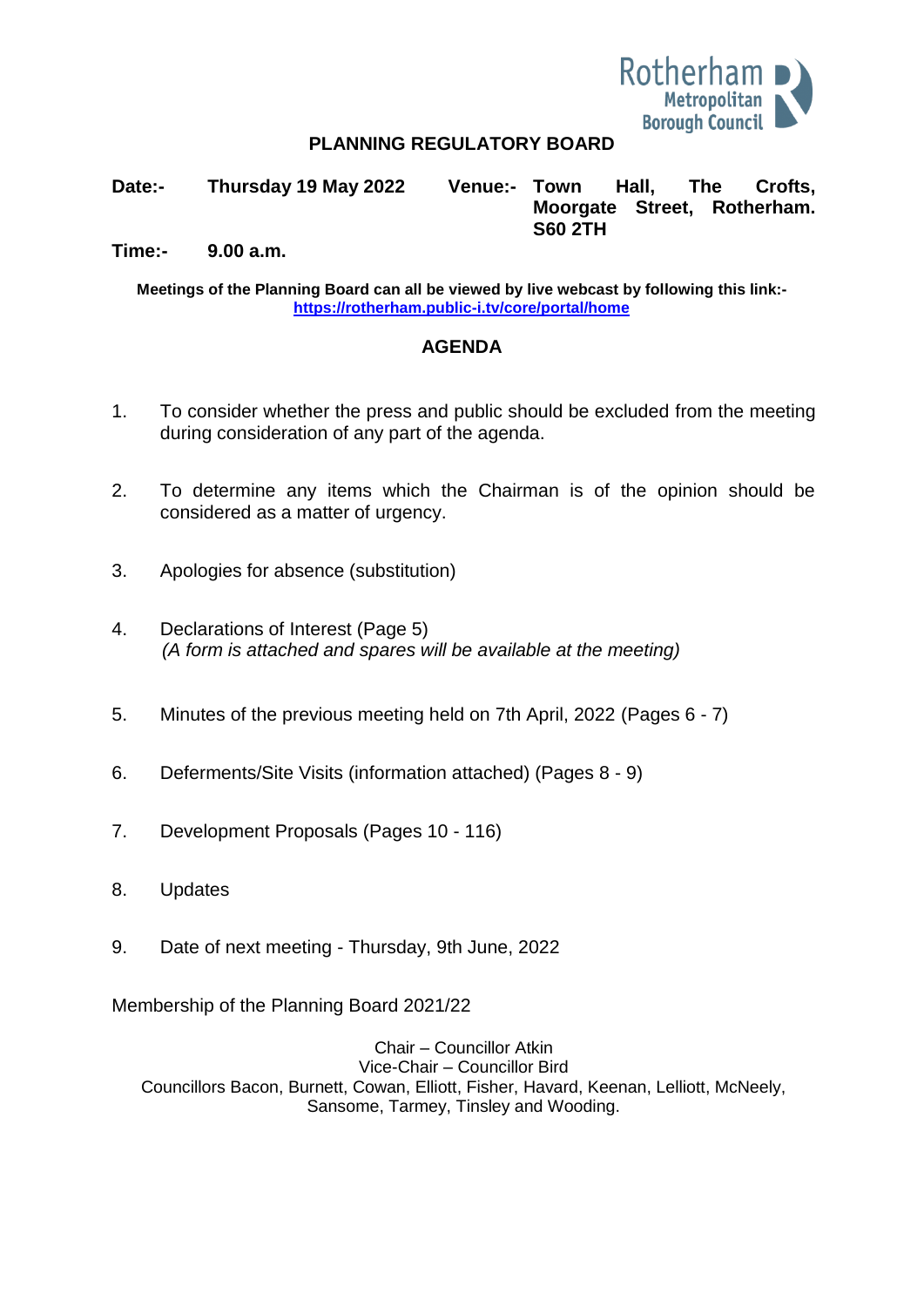

# **Planning Regulatory Board 'Public Right To Speak'**

## **REGISTERING TO SPEAK**

The Council has a "Right to Speak" policy, under which you may speak in the Planning Board meeting about an application. If you wish to do this, it is important that you complete a tear-off slip and return it with any written comments, within 21 days of the date of the notification letter back to the Planning Department.

Your comments will be made known to the Planning Board when it considers the application and you will be written to advising of the date and time of the Planning Board meeting to exercise your right to speak

If you wish to speak in the meeting, please try to arrive at the venue **ten minutes** before the meeting starts. The reception staff will direct you to the Council Chamber.

In the Council Chamber, please give your name to the Board clerk (who will have a checklist of names derived from the agenda). The clerk will direct you to the seating reserved for people who wish to speak.

The agenda is available online at least 5 days prior to the meeting, and a few copies will be made available at the meeting, so you can read the report relating to the application which concerns you and see where it comes in the agenda.

The **Council Chamber** is equipped with microphones and a hearing loop.

Take time to familiarise yourself with the layout of the Chamber and the procedure of the meeting, before 'your' application is reached.

Please note that applications can sometimes be withdrawn or deferred at short notice. **The Council will do its best to notify the public in advance**, but on occasions this may not be possible.

The meeting is being filmed for live or subsequent broadcast via the Council's website and can be found at:-

<https://rotherham.public-i.tv/core/portal/home>

If anyone present or members of the public in the public galleries do not wish to have their image captured they should make themselves known to Democratic Services before the start of the meeting.